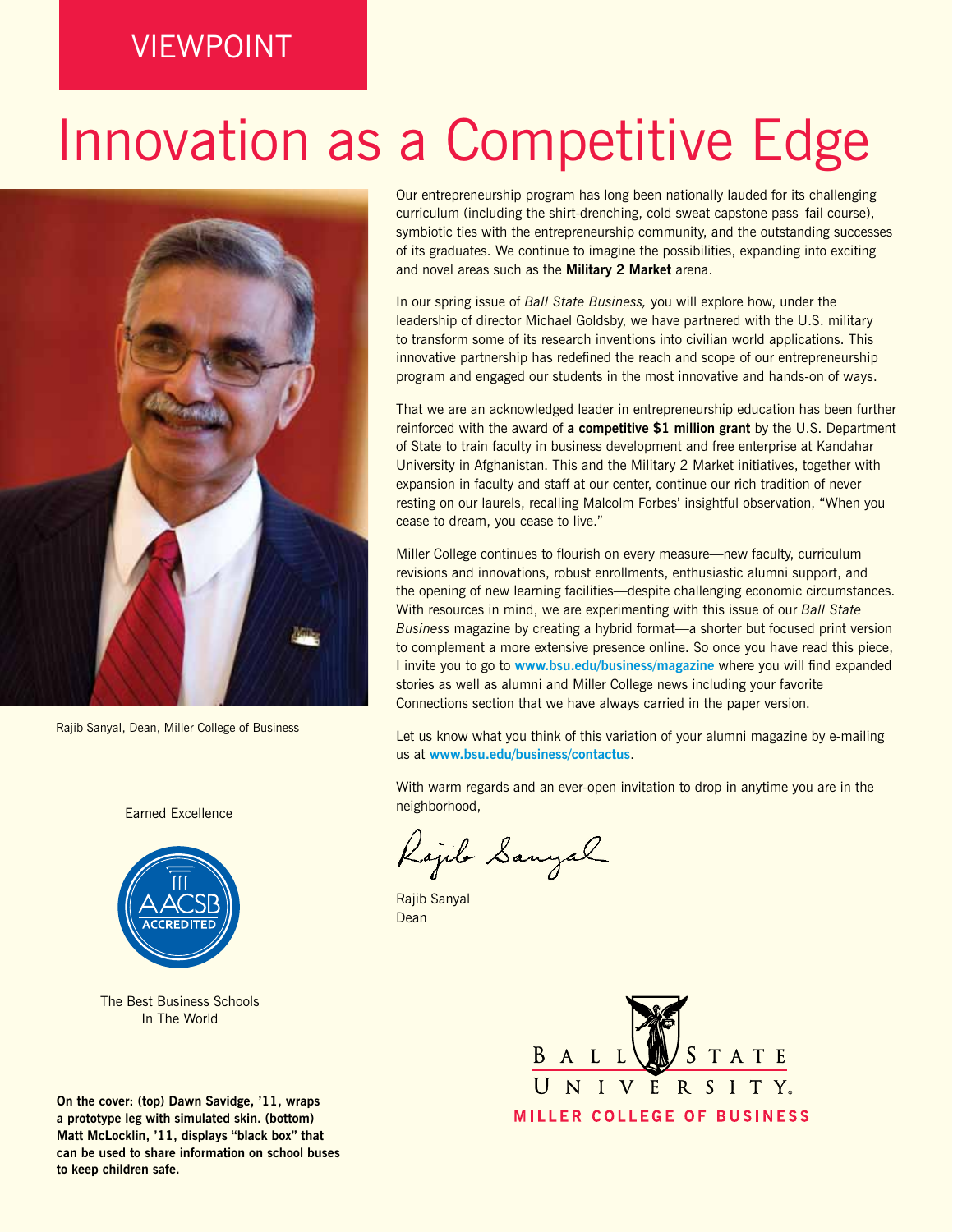

Whitinger Business Building Room 100 Muncie, IN 47306

## Innovation and **Entrepreneurship**



*By Michael Goldsby* 

While the federal government contributes billions of dollars to research and patents, something is missing. Many of the patents and inventions that can benefit civilians do not make it off military bases and the battlefield. That's where

Ball State's entrepreneurship students come in.

The missing component is a focus on developing innovative talent to work with the research scientists, engineers, and technologists. Our entrepreneurship program has embraced this challenge by developing a curriculum based on design, innovation, and applied creativity. This new model of entrepreneurship education makes our award-winning program comprehensive, sustainable, and transferable.

Our Military 2 Market program has proven very successful. The Entrepreneurship Center has signed an educational partnership agreement with the Department of Defense, the Federal Laboratory Consortium, and the Crane (Indiana) Naval Base to create

opportunities and more for Miller College students to work with government research scientists and engineers on technology transfer.

Entrepreneurship students are given access to government patents and intellectual property and challenged to find commercial opportunities for the technologies such as simulated skin for future doctors and nurses to hone their skills, a "black box" for school buses to protect our children, and a laser to rescue trapped accident victims. Navy technology transfer officers, laboratory scientists, and entrepreneurship faculty provide coaching for the students.

We leverage this program to other partners across our campus and state. While we

hope that businesses start out of the initiative, our chief goals are to train our entrepreneurship students to be technology literate so that they can work with the technologies they will come across in their future careers and businesses and provide our communities with the human capital to adapt and thrive in the global marketplace. M2M is playing an important role in making that possible.

Learn more about how our entrepreneurship program is a national leader at **www.bsu.edu/business/magazine**.

*Michael Goldsby is the Stoops distinguished professor of entrepreneurship and the director of the Entrepreneurship Center.*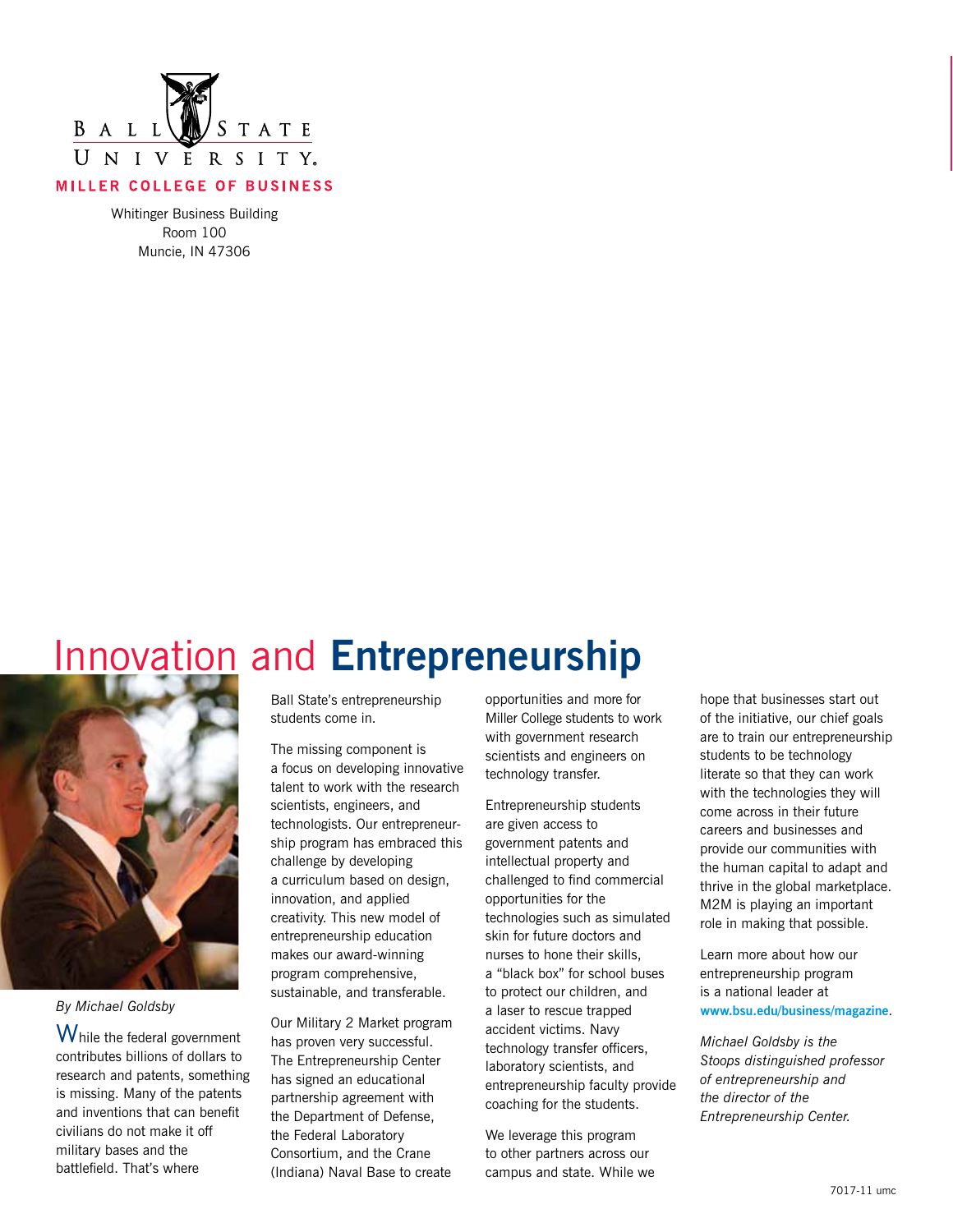## **BALLES RESSINESS STATE** MILLER COLLEGE OF BUSINESS **Spring 2011**

**A Forefront Industrie** 

**DES** 

**Bringing Military Technology to the Marketplace** Entrepreneurship students market simulated skin, a black box for buses, and a laser to save lives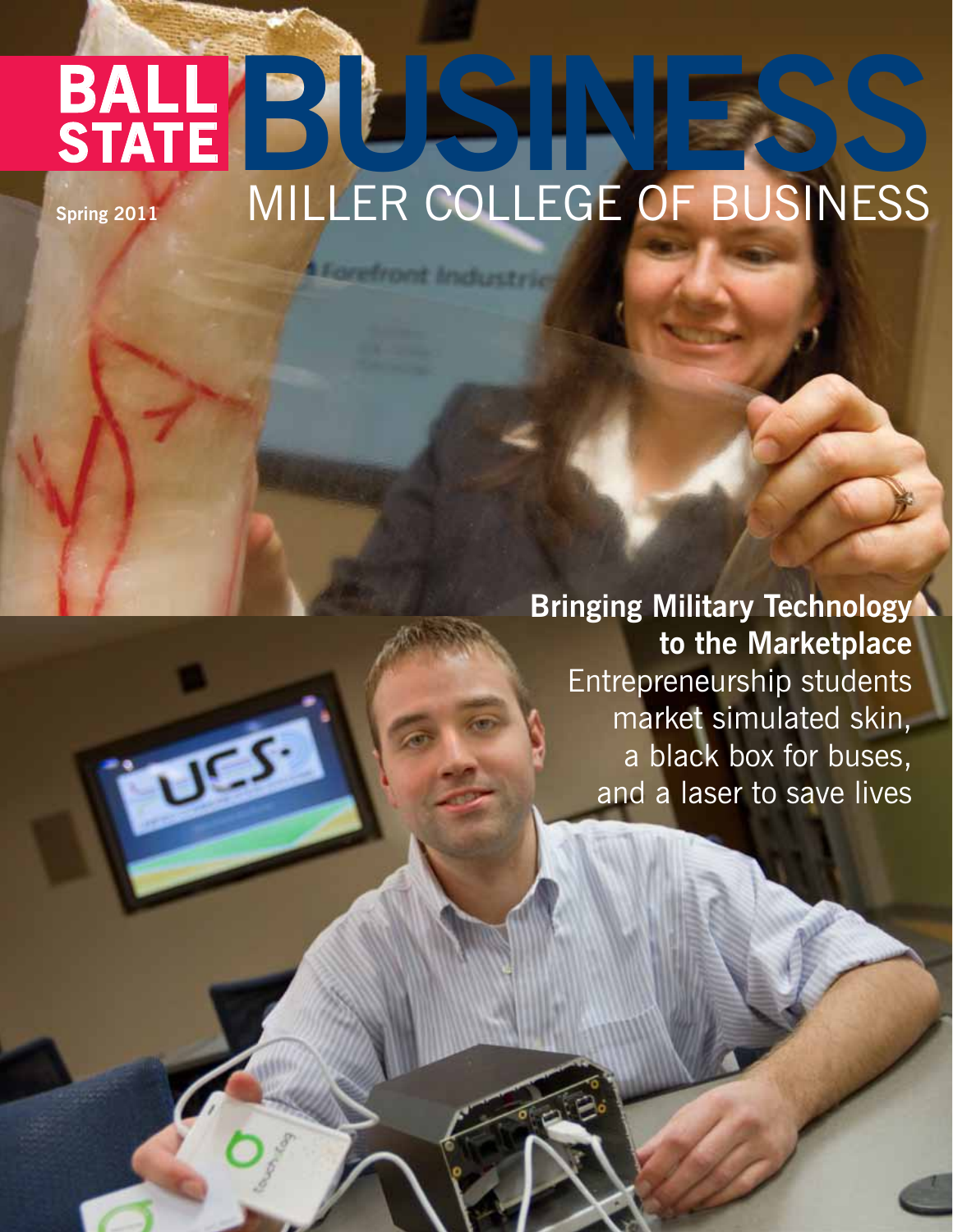## Bringing **Military Technology** to the **Marketplace**

**The problem:** The U.S. Navy has more than 180 patented (or patent pending) inventions and a mandate to transfer the innovations to the private sector.

**The solution:** A partnership between Ball State entrepreneurship students and Navy researchers.

**The partnership:** Known as Military 2 Market (M2M), it began in October 2010 and has already taken major steps toward changing and saving lives.

"The students in the M2M program have shown incredible creativity in taking our patents and dreaming up new nonmilitary applications," says John Dement, technology engagement officer at U.S. Naval Surface Warfare Center, Crane Division, which operates a research-centered facility about 70 miles southwest of Indianapolis. "This has distinguished them from any other programs I've seen. Ball State's entrepreneurship program pushes them to dig in and talk to people outside the university on the technologies and the applications."

Ongoing projects for the spring 2011 semester include commercializing simulated skin for doctors, nurses, and other health care professionals to practice their surgical skills, a "black box" unit for buses, and a laser device to quietly cut through steel in seconds and assist rescue personnel at automobile accidents. Learn more at **www.bsu.edu/business/magazine**.

"This partnership provides students the opportunity to work with some of the best scientists and engineers in the world," says Michael Goldsby, the Entrepreneurship Center's director and Stoops distinguished professor of entrepreneurship. "Students develop business ideas around existing applications that are currently being patented. Bridging military technology with entrepreneurship education creates a unique learning experience for our students."



The students ultimately provide to Crane officials a business plan or marketing information that they can:

- license to the students if they chose to start a business
- provide to other entities to help license to another company
- assess that the technology has limited commercial potential.



### Discover More **Miller College** Advances

Explore how **Miller College** is touching the world! Read *Ball State Business* magazine online at **www.bsu.edu/business/magazine**.

**See these stories and more:**

- **Miller College** emphasizes free market principles and entrepreneurship in Afghanistan.
- Guest speakers from throughout the United States and around the world come to campus.
- Ball State surpasses \$200 million campaign goal.
- Read expanded coverage of students working with naval base and marketing products that may save lives.
- David Young (standing), business student, wins **<** international information technology competition in Sweden.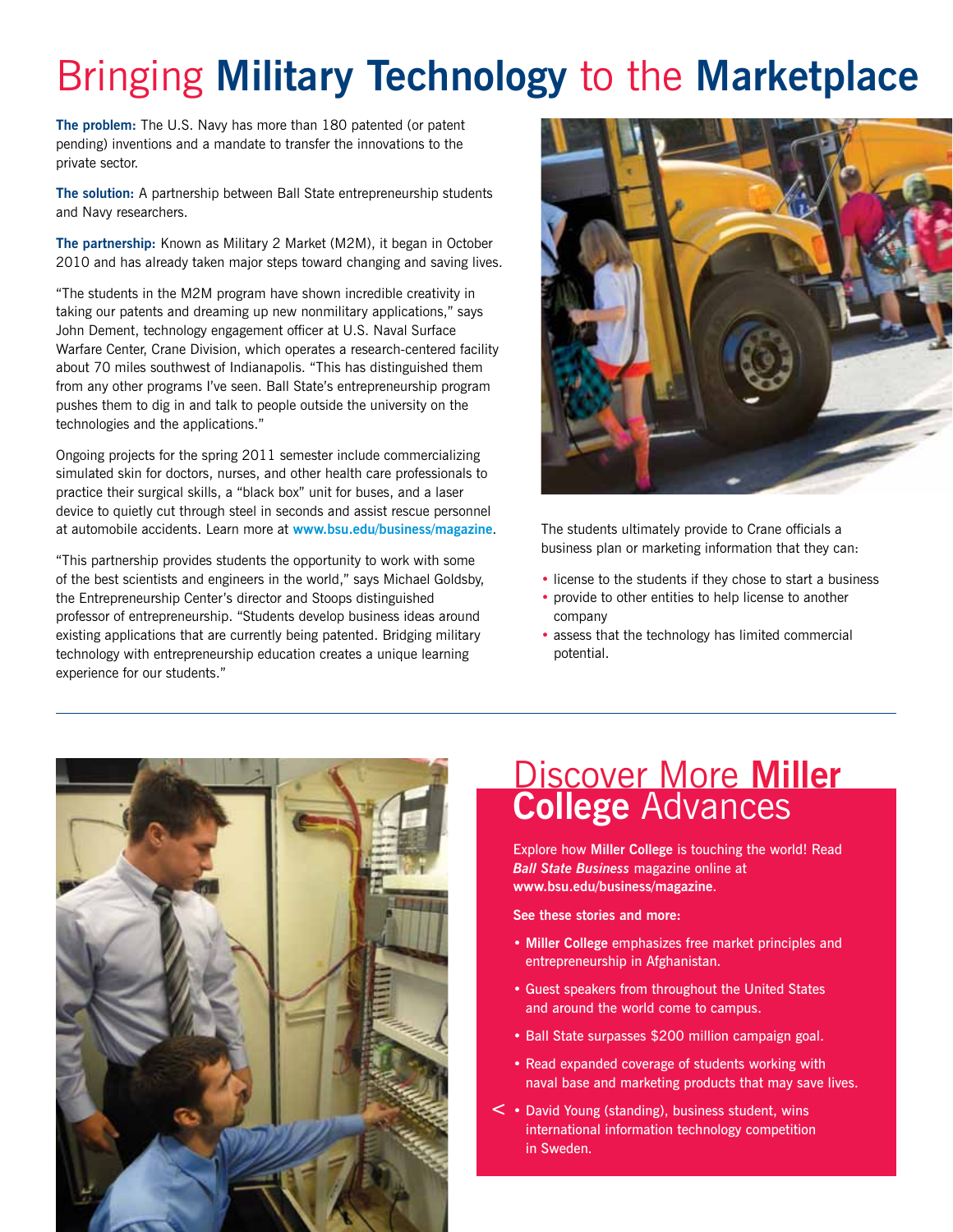

"Our research has found nothing that comes as close to simulating human skin as our product," **Dawn Savidge, '11**, says. **"**We talked to several respected people in the medical field, including one doctor who recalled he had practiced his suturing skills on a towel wrapped around a sponge."

#### **Military-created simulated skin commercialized to meet medical need**

Doctors, nurses, and others in the medical field will no longer have to practice their surgical skills on unrealistic plastic body parts or scarce human cadavers, thanks to a simulated skin product commercialized by two Ball State students.

Entrepreneurship majors **Sean Linehan, '11**, of Indianapolis and **Dawn Savidge, '11**, of Noblesville, Indiana, are working to bring a lifelike skin product to market by 2012.

Developed by a military engineer for use in ballistics testing, "sim skin" will come in several thicknesses to imitate skin that thins as people age. Produced in various hues, the product will be molded to layer upon artificial limbs more easily than current simulated skin.

A lifelike skin product has unlimited potential in the marketplace due to expansion of medical and health services, training, and education, Savidge says.

She indicates there are nearly 16,000 medical centers in the United States, and 19 colleges and universities in Indiana have some sort of nursing/medical program.

"Our research has found nothing that comes as close to simulating human skin as our product," she says.

Linehan and Savidge have been assisted in their initial research by his parents, who work in medical facilities in the Indianapolis area. As a result, the pair spoke with a variety of medical personnel to get their insight on what type of products are most needed.

Learn more about simulated skin: **www.bsu.edu/entrepreneurship/simskin**.

## The Role of **Entrepreneurship Education**



**Michael Hicks is the director of the Center for Business and Economic Research and associate professor of economics.**

#### *By Michael Hicks*

Since the Enlightenment, the entrepreneur has been the central figure in the economic narrative of prosperity and growth. The notion of the entrepreneurial spark that guides investment, innovation, and growth dominates the expansion of free markets in the developing world and continues to capture our attention in the United States.

The idea of the entrepreneur is no longer novel, but it is still fresh. It is of great interest to taxpayers and policymakers who wish to see their economies improve in low cost, high value ways.

Today, the study, education, and deployment of entrepreneurs constitute a vital intellectual activity in universities across the country. A central mission in higher education is better understanding entrepreneurship, explaining its effect on economic performance, and most importantly teaching students how to become entrepreneurial. Learn more about the economic side of entrepreneurship at **www.bsu.edu/business/magazine**.